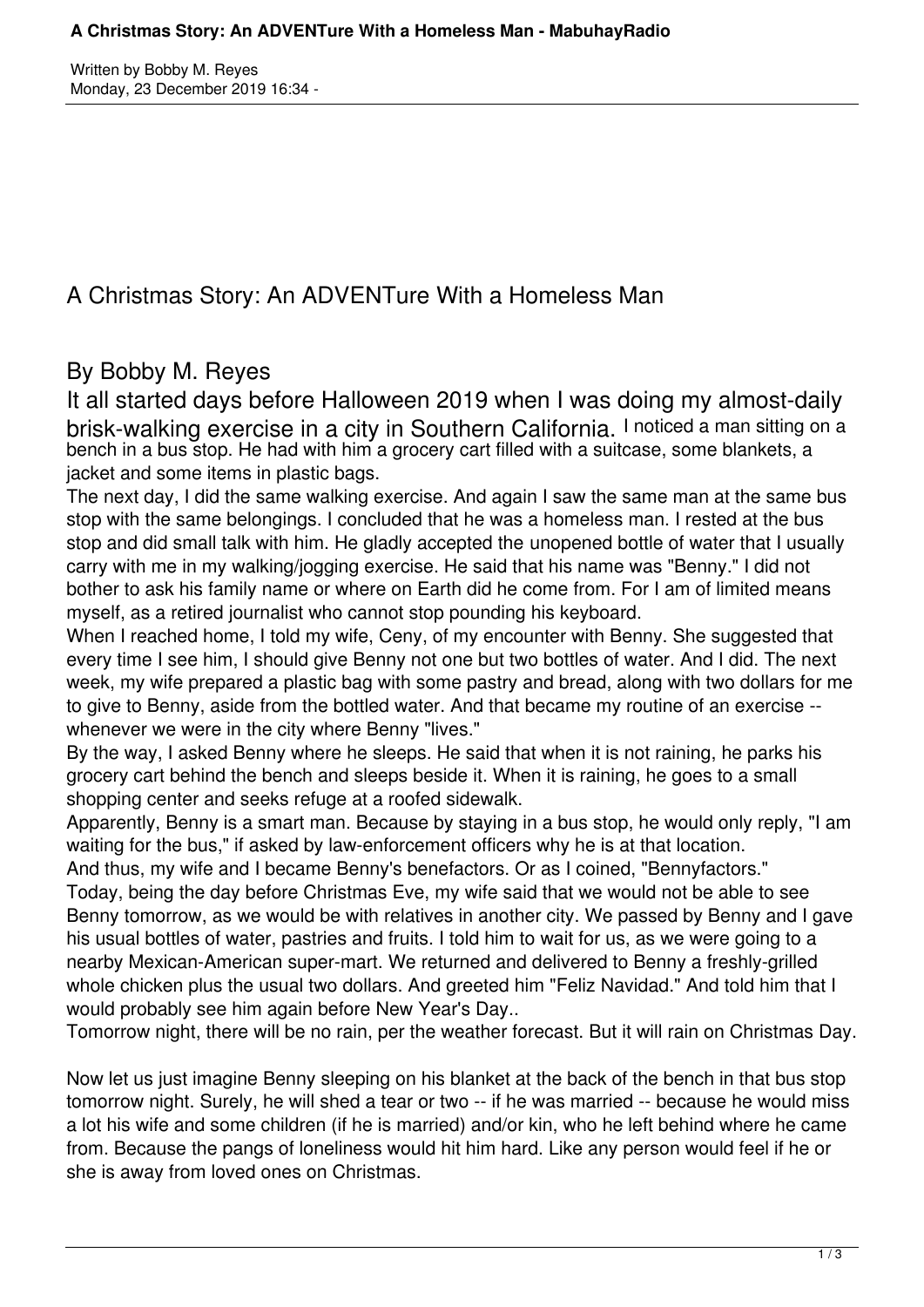And if Benny is a Christian, he would probably remember sadly that Jesus Christ and his parents were also "homeless" when he was born in a manger sometime in 33 AD. And perhaps, if he knew the Bible, Benny would remember that Christ and his family later fled to Egypt as "political refugees," as King Herod had goons looking for baby boys to be killed in an extra-judicial way. And the Egyptians never turned them away even if they came from Judea nor were they asked if they had any entry visa or financial resources with them.

In just over 10 months, American voters will choose their next President. Nearly all politicians of all political colors, creed and orientation are conscious of the plight of the homeless. But almost all politicians -- and many public, private and religious leaders alike -- are long on rhetoric and short on performance. Many talk of grandiose plans of ending homelessness and other crises. But they do not reveal how and when they will do them. And from where they will get realistically the funding for the promised socioeconomic projects.

To cite the Democratic Party, each one of the more-than 20 presidential aspirants has at least a million-dollars in net worth. But -- to my limited knowledge -- nobody among them gave even 10% of their net worth to charitable causes and concerns. The only exception -- again to my imperfect knowledge -- is former New York City Mayor Michael R. Bloomberg who set up a family philanthropy that has given 15.1% of his net worth or approximately \$8-billion (spelled with a B) so far, and counting. We cannot accuse the Republicans of also doing nothing for the poor and the homeless. Why? Because if the GOP's supreme leader, the incumbent President, had his Trump Foundation shut down by the State of New York for diverting millions of funds to his favorite charity, the Trump Family, is there really something to talk about charitable giving within, and by, them? The poor and homeless people do not need crocodile tears. They need action.

In the 2018 California gubernatorial election, I published a Facebook Note on how to solve the state's homeless problem, as well as mitigate and even end other pressing problems such as unfunded pension funds, etc. Unfortunately, the only gubernatorial candidate, then-State Treasurer John Chiang, who promised that he would implement most of my proposals, lost. But I kept on revising the proposals and here is Draft No. 3: PSEED Platforms: Solving Unfunded Pension Funds, Homelessness, Save the USPS & Other Crises While Doing Immigration Reform URL:

https://www.facebook.com/notes/bobby-m-reyes/pseed-platforms-solving-u